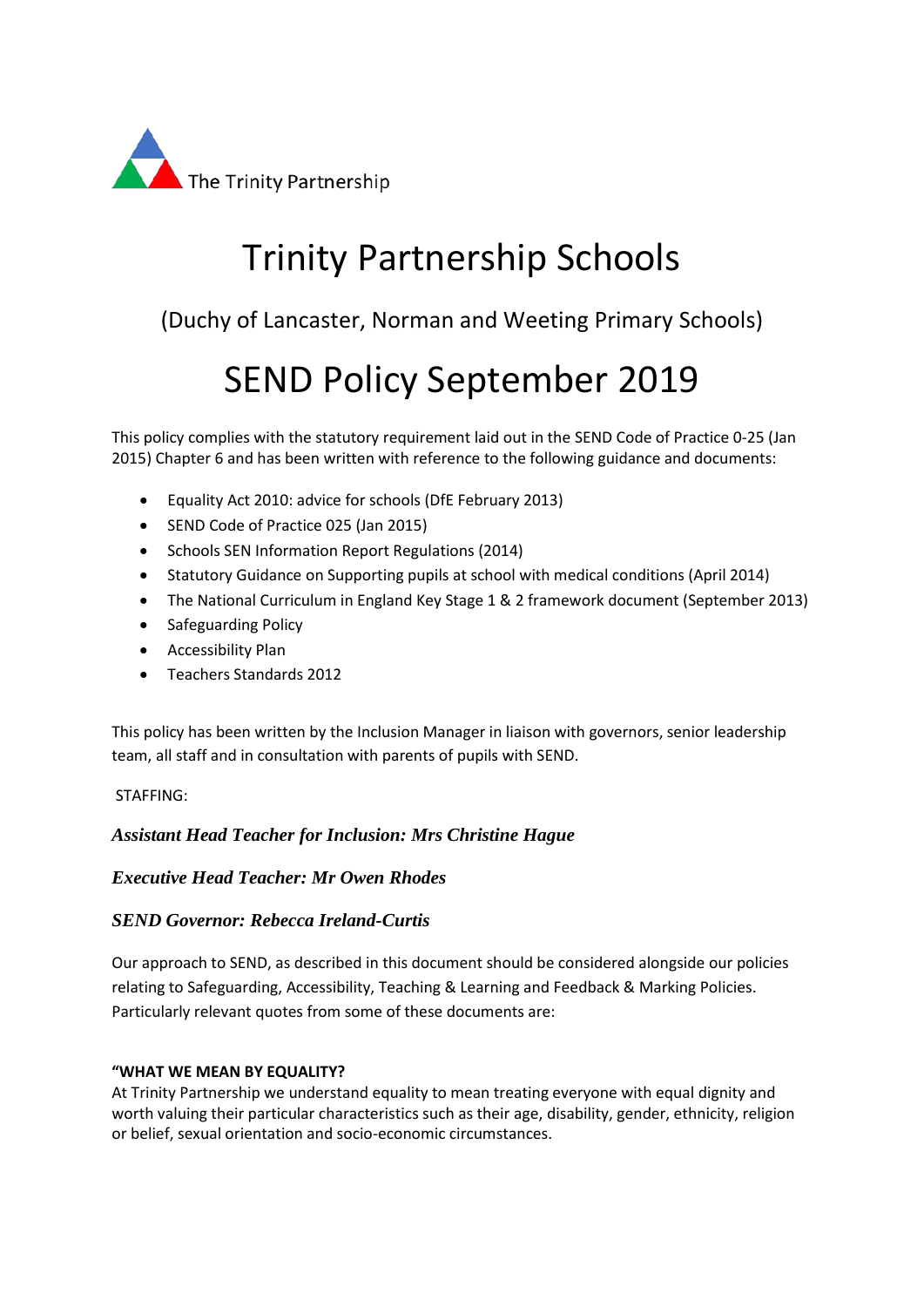We further understand that people have different needs, situations and goals and therefore achieving equality requires the removal of discriminatory barriers that limit what people, especially children and young people can do and can be. We recognise that inequality can be experienced in a variety of ways such as through outcomes, access to services, the degree of independence to make decisions affecting lives and inequality of treatment, including in relation to employment, through direct and indirect discrimination or disadvantage imposed by other individuals, groups, institutions or systems intentionally or inadvertently.

Our children define 'equality' as:

## **"Equality is being treated equally and fairly by everyone. Equality is when there is no favouritism and everyone feels respected.**

# **Being treated fairly does not mean being treated the same."**

# **CONTEXT**

The **Trinity Partnership** comprises of three primary schools:

## **Duchy of Lancaster CE Primary, Methwold The Norman CE Primary, Northwold Weeting CE Primary**

We are all academy members of Diocese of Ely Multi-Academy Trust (DEMAT). The Duchy of Lancaster and The Norman Schools are small schools who teach children in mixed year groups. Weeting School is able to teach children in single year groups in KS1. The partnership schools offer a broad and balanced curriculum for all our pupils and are committed to upholding and promoting equality of opportunity. We know our schools very well and use our understanding and data to inform our planning and objectives.

We are committed to working in partnership with staff, parents, governors, children and the community to ensure we:

- Create vibrant and happy schools
- Promote self-esteem and well-being
- Set high expectations and celebrate achievements
- Recognise strengths and celebrate diversity
- **•** Embrace creativity
- Promote positive behaviours towards one another

## **Our school ethos, values and visions**

## *'A cord of three strands is not easily broken' Ecclesiastes 4:12*

*The Trinity Partnership embodies the strength and unity of three schools working as one. The Trinity Partnership aims to engage across schools, churches and communities, working in partnership with DEMAT, governors and school leaders to ensure that life is lived in all its fullness as unique children of God.*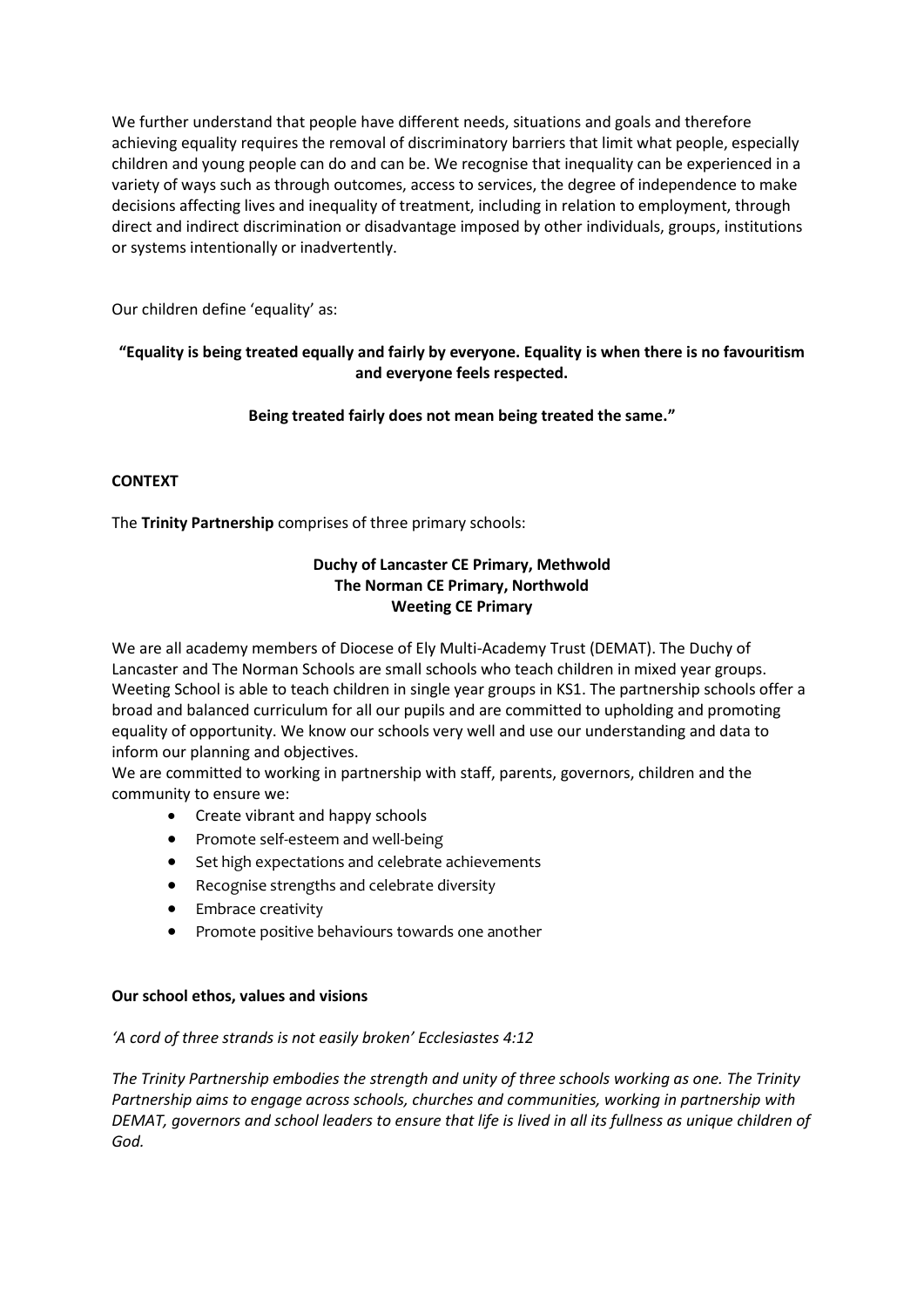#### **AIM**

*"The schools within the Trinity Partnership are inclusive, this underpins our approach to developing relationships with children, staff, governors and families. All are welcome and we seek to work in partnership with our community to gain the best for each child. It is the responsibility of all staff and governors to ensure the needs of each child is met and that we understand this may require a different approach to personalise the experience of the child in order that any barriers to learning are removed."*

*Our concern for children with special needs & disabilities is to remove barriers to learning to enable them to make as much progress as is possible from their individual starting point.*

#### **OBJECTIVES**

- 1. To identify and provide for pupils who have special educational needs and additional needs
- 2. To work within the guidance provided in the SEND Code of Practice, 2014
- 3. To operate a 'whole pupil, whole school' approach to the management and provision of support for special educational needs
- **4.** To provide support and advice for all staff working with special educational needs pupils.

## **IDENTIFYING SPECIAL EDUCATIONAL NEEDS**

There are four broad areas of need and these categories are detailed in the SEND Code of Practice 2014 as:

- Communication and Interaction
- Cognition and Learning
- Social, emotional and mental health difficulties
- Sensory and/or physical needs

The purpose of identification is to decide what action the school needs to take in order for the needs of the pupil to be met.

At Trinity Partnership we identify the needs of pupils by considering the needs of the whole child which will include not just the special educational needs of the child or young person.

## **A GRADUATED APPROACH TO SEN SUPPORT***.*

# **In recording pupils' needs on a SEN record or register, your criteria for 'entering' a pupil should include:**

 Class teachers carry out general class based assessments in reading, writing and maths regularly and some tests carried out will gave age standardised scores. Any low assessments data combined with learning behaviour observations would indicates a need for further differentiated work is necessary. This is the responsibility of the teaching team in each classroom. Should a child be identified as having significant levels of need outside the normal range of differentiation, then the SENDCo will be consulted and plans developed which support the child's needs.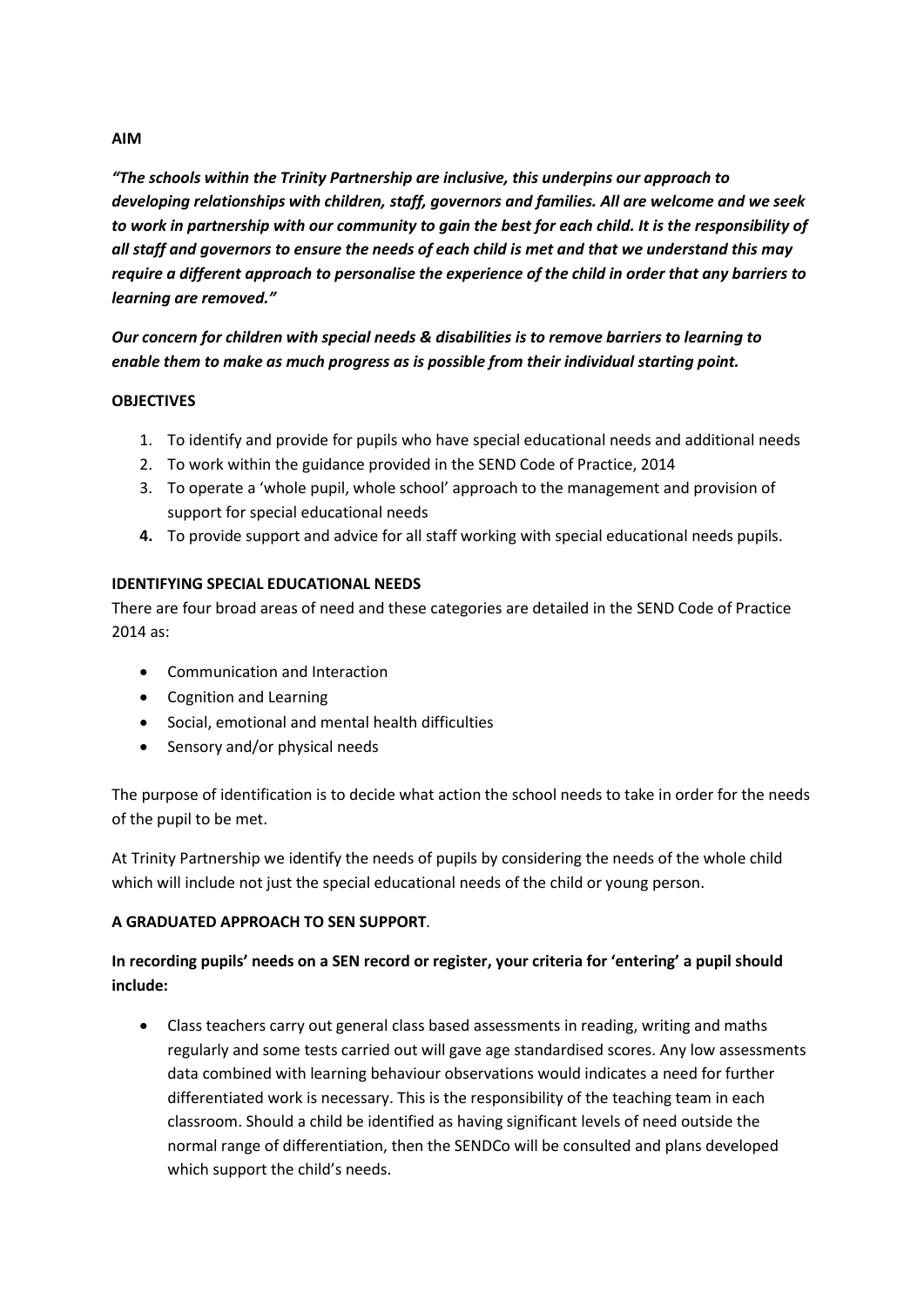- An assessment of each class is also carried out by a qualified Thrive practitioner at the beginning of the academic year to indicate any children who may need support in terms of social and emotional aspects of their learning. Again Thrive based class plans can be implemented by the class teaching team, and should any children require more intensive support they will be provided by the Thrive practitioner.
- All teachers are responsible and accountable for the progress and development of the pupils in their class, including where pupils access support from teaching assistants or specialist staff.
- High quality teaching, differentiated for individual pupils, is the first step in responding to pupils who have or may have SEN.
- Additional intervention and support cannot compensate for a lack of good quality teaching.
- Regular pupil progress reviews are carried out by the Senior Leadership Team and also the staff complete regular monitoring of standards across the curriculum.
- The Inclusion manager and class teaching teams discuss who require special educational provision and then parents and carers also have a role in the decision making process. This involves the teacher and Inclusion manager considering all the information gathered from within the school about the pupil's progress, alongside national data and expectations of progress. This includes high quality and accurate formative assessment, using effective tools and early assessment materials.
- The school works well with professionals from other agencies and attends regular meetings for those children with higher level needs. EHCP reviews are well managed. Parental communication is good and should any areas of concern be raised they are dealt with effectively and efficiently.
- The Assess Plan Do Review cycle is integral to all SEND provision and evaluation. We call this "Provision mapping". This is completed on a regular cycle throughout the academic year. Parents and carers are invited to regular reviews with class teachers and/or the Inclusion manager if appropriate.



#### **Assess**

Your child's difficulties are assessed so that the right support can be given. This should include, for example, asking you what you think, talking to professionals who work with your child (such as their teacher), and looking at records and other information. This is reviewed regularly so that the support provided continues to meet your child's needs.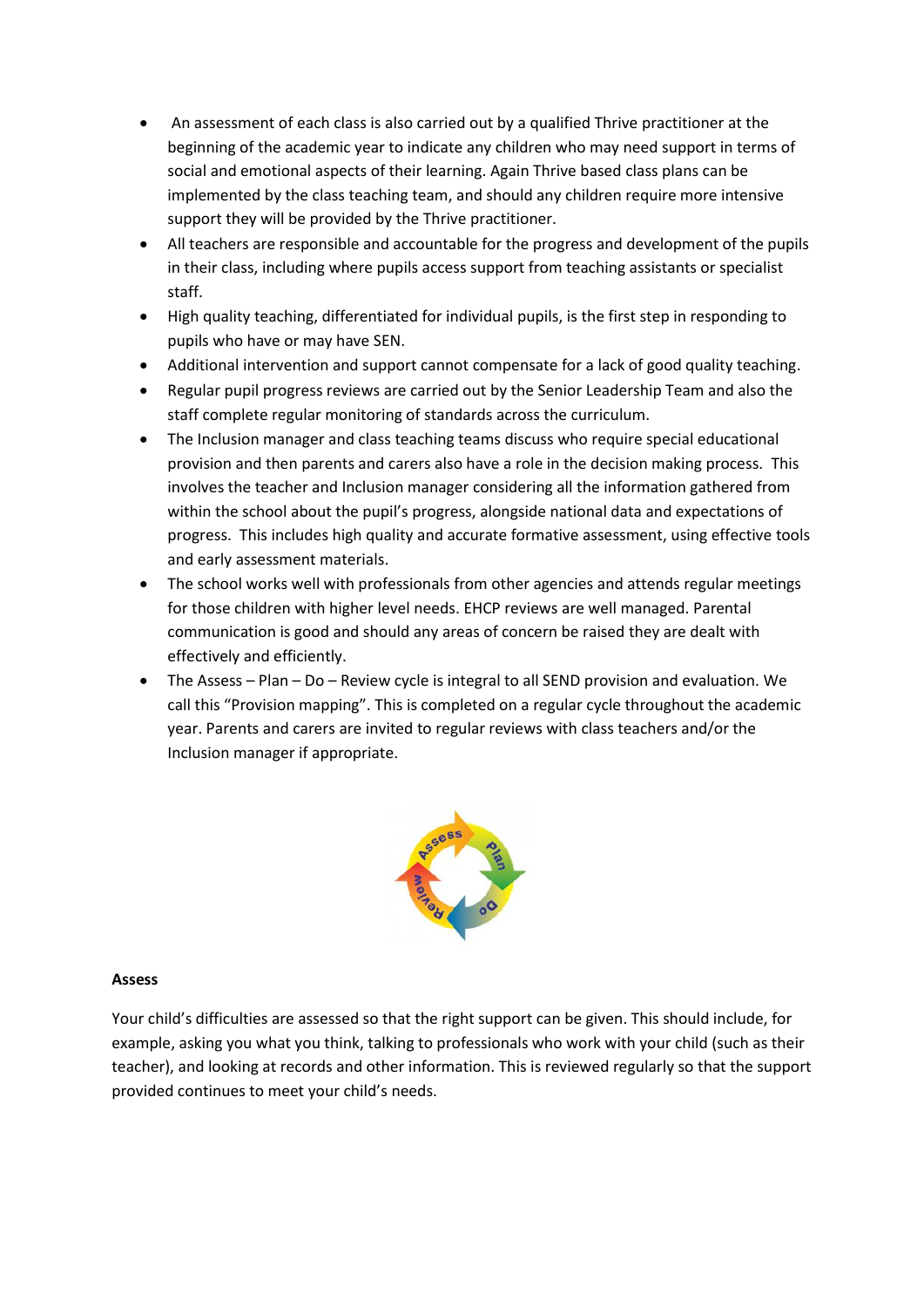# **Plan**

All those working with your child agree, with your involvement, what support will be put in place to meet the needs of your child.

## **Do**

We will put the planned support into place; this will be recorded on your child's pupil provision map (PPM). The teacher remains responsible for working with your child on a daily basis, but the Inclusion manager and any support staff or specialist teaching staff involved in providing support, should work closely to track your child's progress and check that the support is being effective.

#### **Review**

The support your child receives will be reviewed half-termly. You can then decide together if the support is having a positive impact, whether the outcomes have been, or are being, achieved and if or how any changes should be made.

## **CRITERIA FOR EXITING THE SEN REGISTER/RECORD**

- The Inclusion manager has regular meetings with the class team and then the register is updated on a termly basis.
- Parents are consulted and support discussed some interventions may continue even if the child is no longer on the register.

## **SUPPORTING PUPILS AT SCHOOL WITH MEDICAL CONDITIONS**

The school recognises that pupils at school with medical conditions should be properly supported so that they have full access to education, including school trips and physical education. Some children with medical conditions may be disabled and where this is the case the school will comply with its duties under the Equality Act 2010.

Some may also have special educational needs (SEN) and may have a Statement, or Education, Health and Care (EHC) plan which brings together health and social care needs, as well as their special educational provision and the SEND Code of Practice (2014) is followed.

Every child who has a life threatening medical issue such as asthma has a Healthcare Plan written by the the parents/carers and signed by a member of the senior staff. This is then kept in the main pupil file in the office and is reviewed as necessary or annually whichever in sooner. This is in line with new recent guidance published by DfE: refer t[o www.sendgateway.org.uk](http://www.sendgateway.org.uk/) for access to this guidance for schools.

## Inclusion Manager

Responsible for:

• Coordinating all the support for children with special educational needs or disabilities and developing the school's SEND Policy to make sure all children get a consistent, high quality response to meeting their needs in school.

• Ensuring that you are: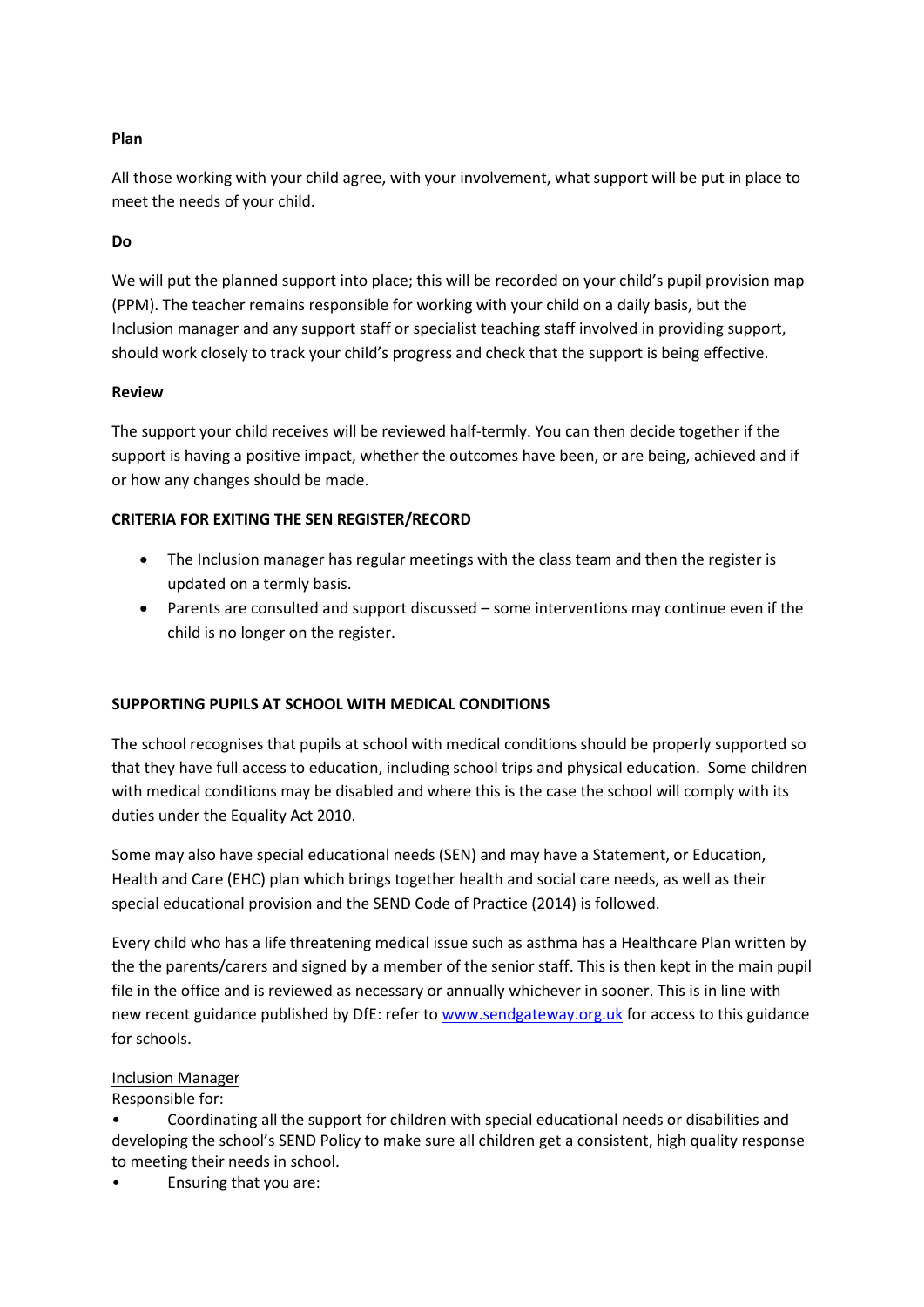- 1. involved in supporting your child's learning
- 2. kept informed about the support your child is getting
- 3. involved in reviewing how they are doing

• Liaising with all the other people who may be coming into school to help support your child's learning e.g. Speech and Language Therapy, Educational Psychology etc...

• Updating the school's SEND register (a system for ensuring all the SEND needs of pupils in this school are known) and making sure that there are excellent records of your child's progress and needs.

• Providing specialist support for teachers and support staff in the school so they can help children with SEND in the school achieve the best progress possible.

## Class Teacher

Responsible for:

• Checking on the progress of your child and identifying, planning and delivering any additional help your child may need (this could be things like targeted work, additional support) and letting the Inclusion manager know as necessary.

• Writing pupil profiles, and sharing and reviewing these with parents at least once each term and planning for the next term.

• Ensuring that all staff working with your child in school are helped to deliver the planned work/programme for your child, so they can achieve the best possible progress. This may involve the use of additional adults, outside specialist help and specially planned work and resources.

• Ensuring that the school's SEND local offer is followed in their classroom and for all the pupils they teach with any SEND.

## Executive Head Teacher

Responsible for:

• The day to day management of all aspects of the school, this includes the support for children with SEND.

They will give responsibility to the Inclusion manager and class teachers but is still responsible for ensuring that your child's needs are met.

• They must make sure that the Governing Body is kept up to date about any issues in the school relating to SEND.

#### SEND Governor

Responsible for:

• Making sure that the necessary support is made for any child who attends the school who has SEND.

• Monitoring and evaluating the effectiveness of school systems for meeting the needs of SEND children.

## **MONITORING AND EVALUATION OF SEND**

The Inclusion manager regularly reviews the processes and outcomes for pupils with SEND.

 The Inclusion manager meets with each teaching team regularly to discuss pupils who are on the register and/or those pupils causing concern. The Inclusion manager provides regular reports for the Governing Body and meets regularly with the governor who has special responsibilities for pupils with SEND.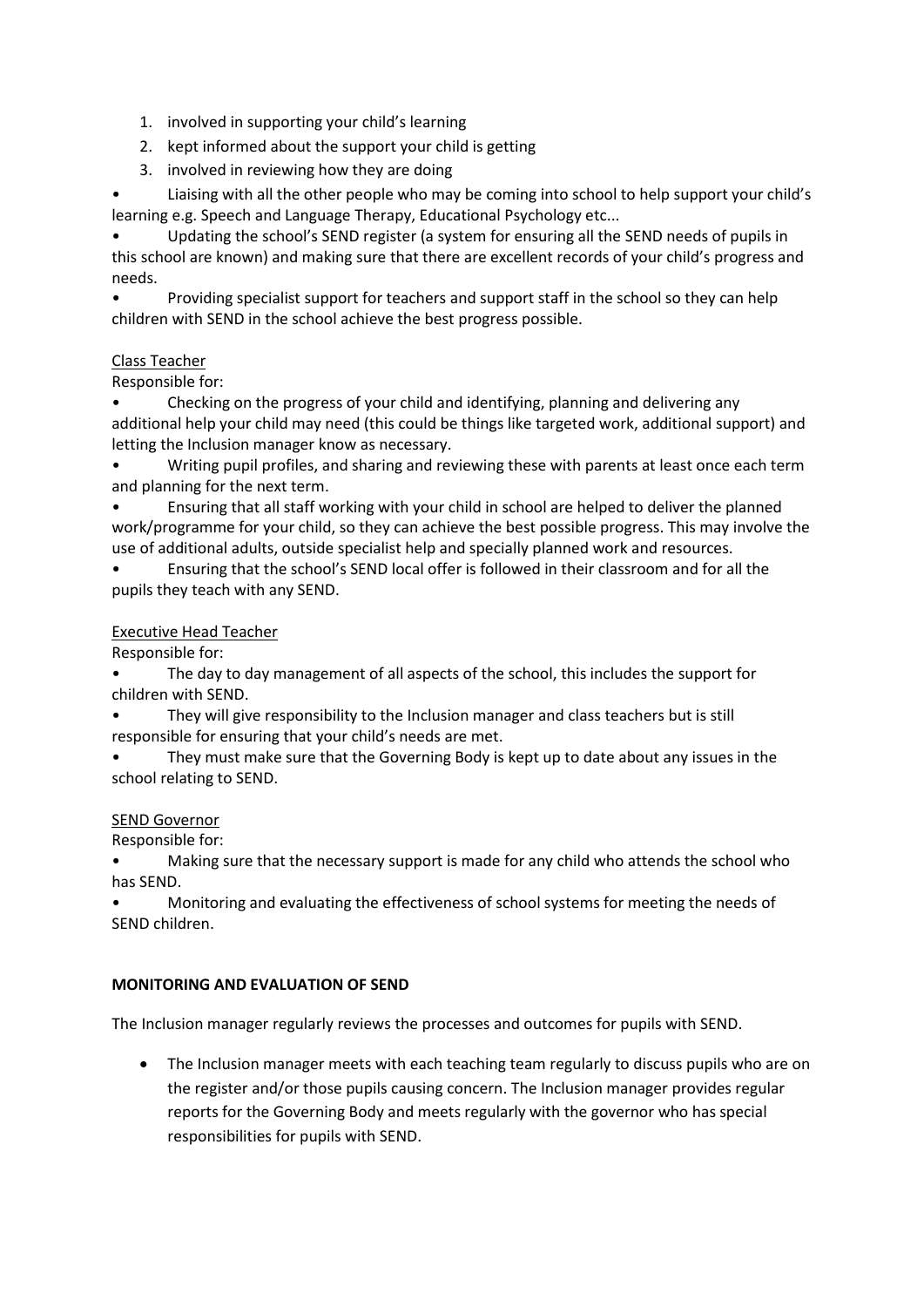- Progress and outcomes are discussed with Executive Head Teacher on a regular basis for all pupils with SEND. This informs whole school planning for SEND and the budget requirements are regularly reviewed in meetings between Senior Leaders.
- Your child's progress is continually monitored by his/her class teacher.
- His/her progress is reviewed formally every term for reading, writing, mathematics and science.
- At the end of each key stage (i.e. at the end of year 2 and year 6) all children are required to be formally assessed using Standard Assessment Tests (SATS). This is something the government requires all schools to do and the results are published nationally.
- The progress of children with a statement of SEND/ EHC Plan is formally reviewed at an Annual Review with all adults involved with the child's education.
- The Inclusion manager will also check that your child is making good progress within any individual work and in any group that they take part in.

#### **STORING AND MANAGING INFORMATION**

Individual SEND files for pupils are held in a lockable filing cabinet in offices at each school.

#### **REVIEWING THE POLICY**

This policy will be reviewed annually and due for review in July 2022.

#### **ACCESSIBILITY**

#### **Statutory Responsibilities**

- The DDA, as amended by the SEN and Disability Act 2001, placed a duty on all schools and Las to plan to increase over time the accessibility of schools for disabled pupils and to implement their plans
- Schools are required to produce accessibility plans for their individual school and LAs are under a duty to prepare accessibility strategies covering the maintained schools in their area
- Accessibility plans and strategies must be in writing

#### **REVIEWING THE POLICY**

The SEN Information Report section of this document will be reviewed annually.

The SEND Policy will be reviewed every three years.